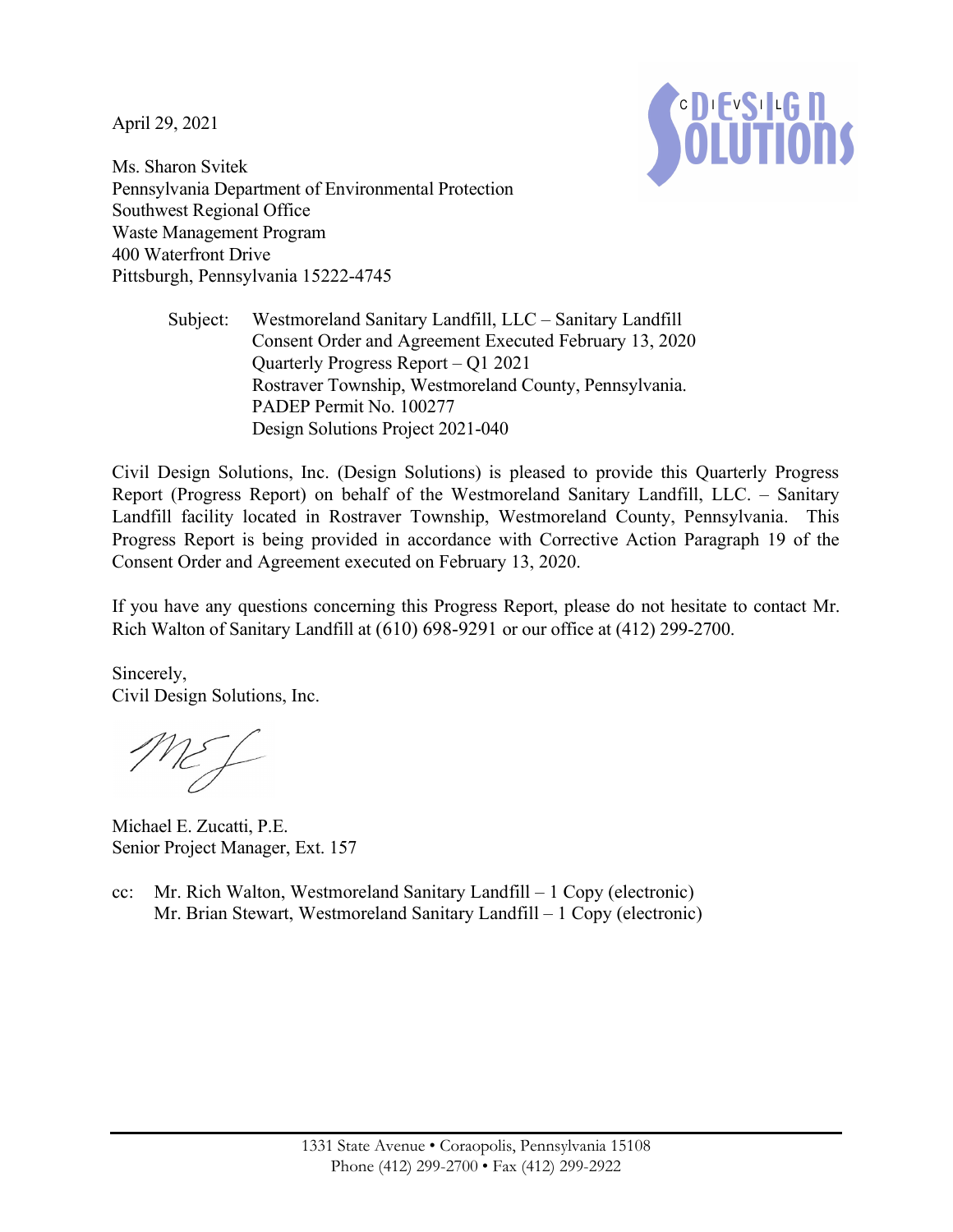This Quarterly Progress Report (Progress Report) has been prepared for the Westmoreland Sanitary Landfill facility (Sanitary Landfill) as required by Corrective Action Paragraph 19 of the Consent Order and Agreement (COA) executed February 14, 2020. The following sections present a description of actions to achieve compliance with the COA, activities planned for the next calendar quarter, applicable material problems or delays, leachate disposal and a summary of any marketing correspondence with alternative appropriately permitted disposal facilities.

# Compliance Actions

WSL reached out to manufacturers to discuss delivery timelines for equipment and materials for the installation of the evaporator and leachate conveyance system upgrades. Upon receiving approval of Permit Modification #1, WSL will initiate ordering equipment and begin construction in accordance with the COA.

# Next Quarter Planned Activities (Q2 2021)

During the next calendar quarter, WSL intends to continue to market appropriately permitted leachate disposal facilities. Additionally, WSL will be exploring the potential of offsite pretreatment facilities. Prior to initiating disposal at any new facility, WSL will request written approval from the PADEP in accordance with Correction Action Paragraph 5. WSL anticipates receiving approval from the PADEP for Permit Modification #1.

## Material Problems or Delays

There were no material problems or delays related to performing Corrective Actions required by the Consent Order this quarter.

## Leachate Disposal

The following table presents a summary of leachate hauled offsite for disposal during this quarter. All leachate was disposed of at an appropriately permitted facility as identified in the table below and a letter of acceptance from the facility was previously provided to the PADEP as part of Permit Modification #1 submitted to the PADEP on February 19, 2020.